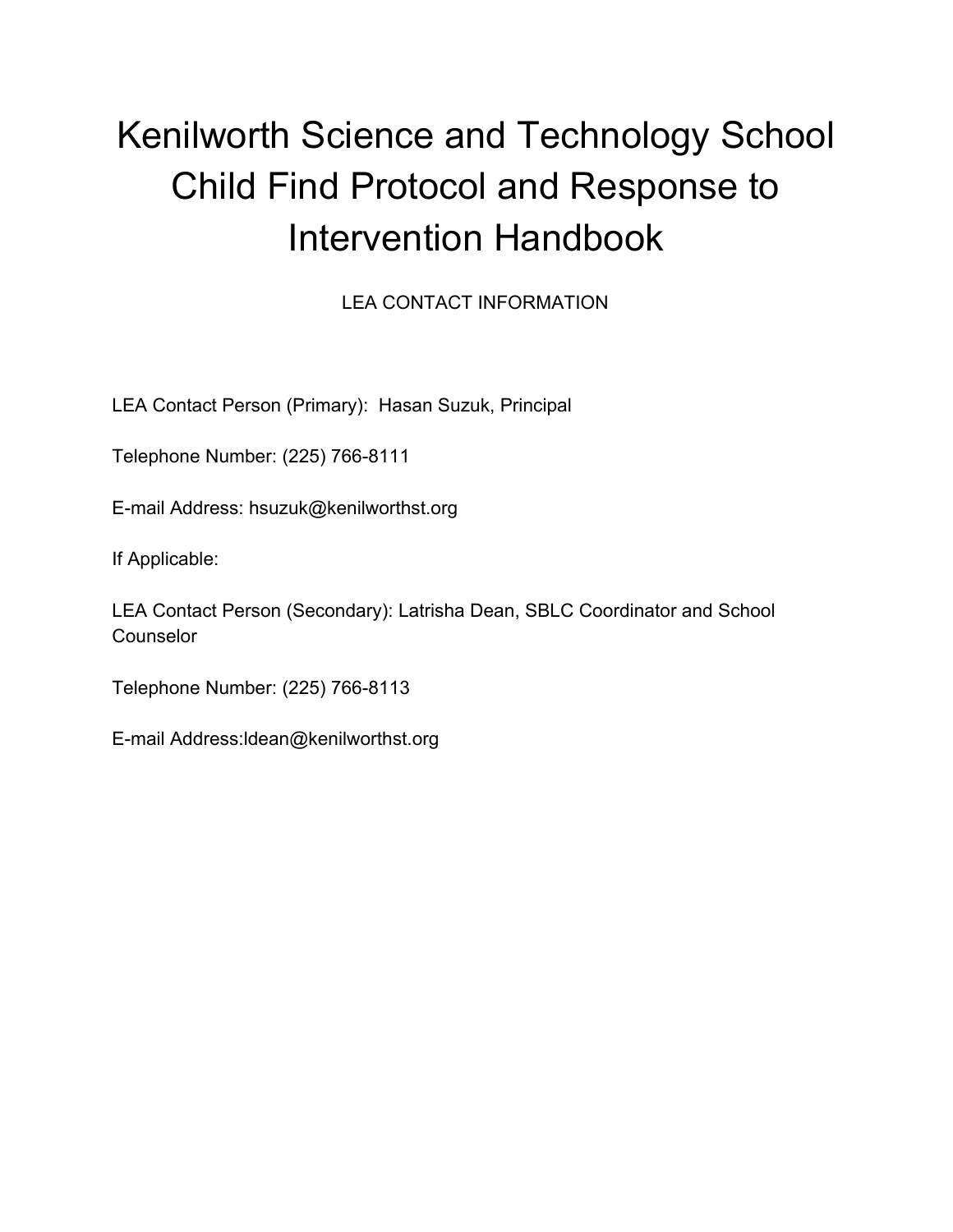## **Child Find Introduction**

In accordance with the Individuals with Disabilities Act (IDEA), Kenilworth Science and Technology School (KST), a 6th -8th middle school, has set the following protocol to ensure Child Find is executed with urgency and fidelity. Understanding that Child Find is a mandate, designated staff at KST must identify, locate, and evaluate all students with disabilities and provide special education or related services to those persons.

The IDEA defines the phrase "related services" as providing transportation and any development, corrective, and other necessary supportive services that ensures that a child's disability does not interfere with their learning environment. Some examples of related services includes counseling services, interpreting services, physical and occupational therapy, and school health services.

In order for students to be evaluated for special education or related services, the disabilities recognized in the IDEA are listed below:

- Autism Spectrum Disorder
- Deaf-Blindness
- Developmental Delay
- Emotional Disturbance
- Hearing Impairment
- Intellectual Disability
- Orthopedic Impairment
- Other Health Impairment
- Specific Learning Disability
- Speech or Language Disability
- Traumatic Brain Injury
- Visual Impairment

Furthermore, Kenilworth Science and Technology School shall not discriminate in providing services to students because of race, color, religion, sex, age, national origin, disability, or any other non-merit factor.

## **Professional Development and Child Find Distribution Schedule**

KST is dedicated to servicing all students and providing extra services to students with disabilities. To ensure teachers and staff are aware of Child Find and how to identify students with disabilities, an annual professional development will be given during the first semester of a new school year. Professional development may be face-to-face, virtual, or through email correspondence.

Additionally, KST teachers and staff will conduct home visits throughout the school and will provide information about Child Find to currently-enrolled families.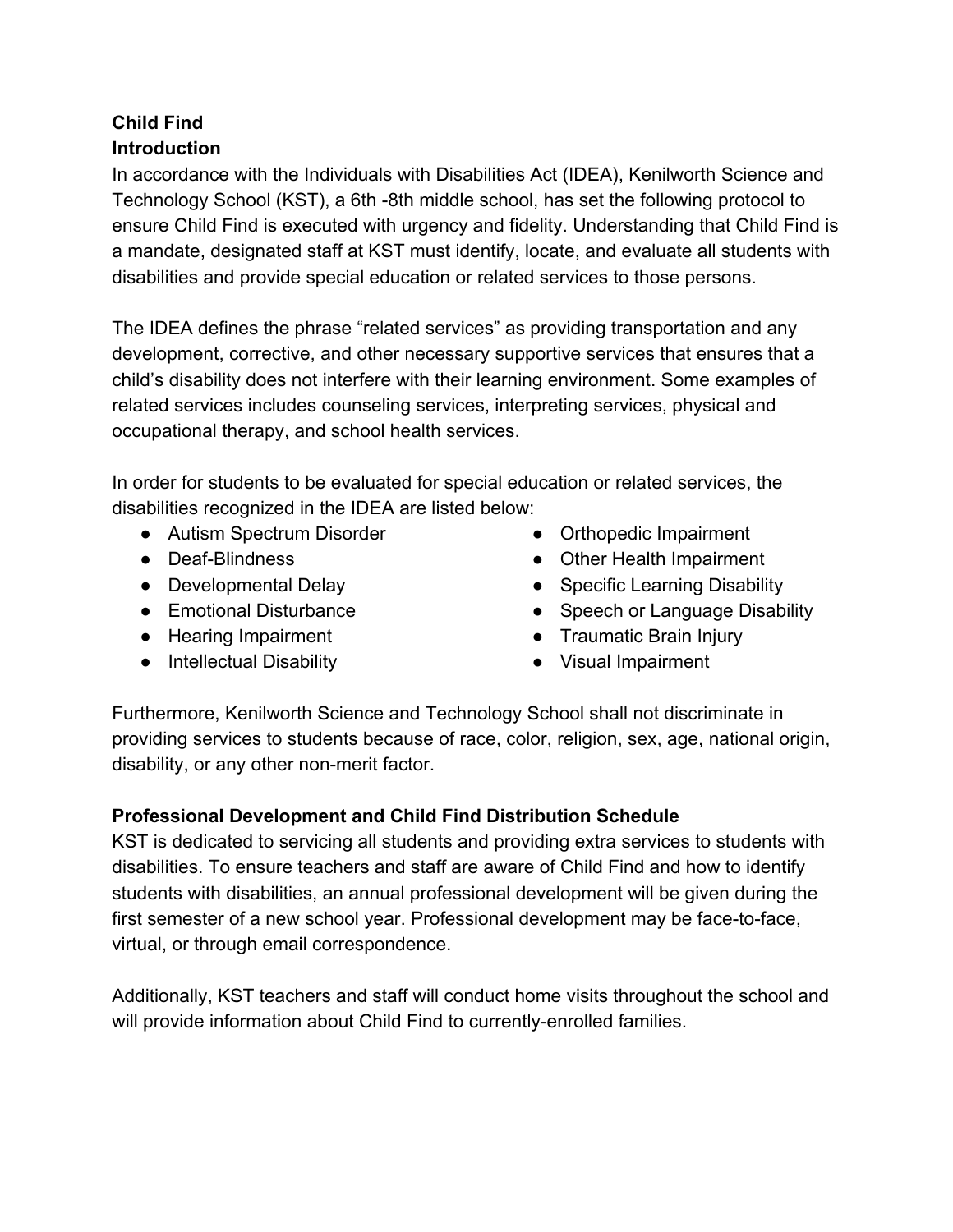#### **Identifying, Locating, and Evaluating Students**

To ensure all students with disabilities who may require special education or related services are properly identified, KST request all parents to provide the information at enrollment or re-enrollment using the provided paperwork. The enrollment form includes a survey where parents must indicate if the student has a disabling condition. If applicable, parents must submit recent documents that confirms condition.

Additionally, parents must provide detailed health related information in order for designated staff to properly screen for students who many need extra support. If parents verbally communicate a concern about their child, KST will implement a screening review to determine if concern warrants an evaluation.

In an effort to determine which students may need special education or related services, KST screens every student using diagnostics tests and State-testing data to determine if support is needed. Screening also includes testing of reading levels (such as STAR) to gather data to identify exceptional students. Administrators will tier students according to their academic data and records gathered during enrollment.

If a disability is suspected, teachers and/or parents may make a referral to KST's School Building Level Committee by contacting the designated staff member (SBLC Coordinator). All referrals are considered confidential. The parent retains the right to refuse services.

A child may also be referred by any of the following:

- physicians/health care providers
- Community agencies
- Others concerned about the child's development

The referral process includes:

- Initial concerns are expressed and referred to the SBLC
- Gather student data and other pertinent information
- Contact parent/guardian for a meeting
- Determine next steps which includes one of the following plan of intervention
	- SBLC Individual Intervention Plan
	- 504 Accommodation Plan
	- Behavior Intervention Plan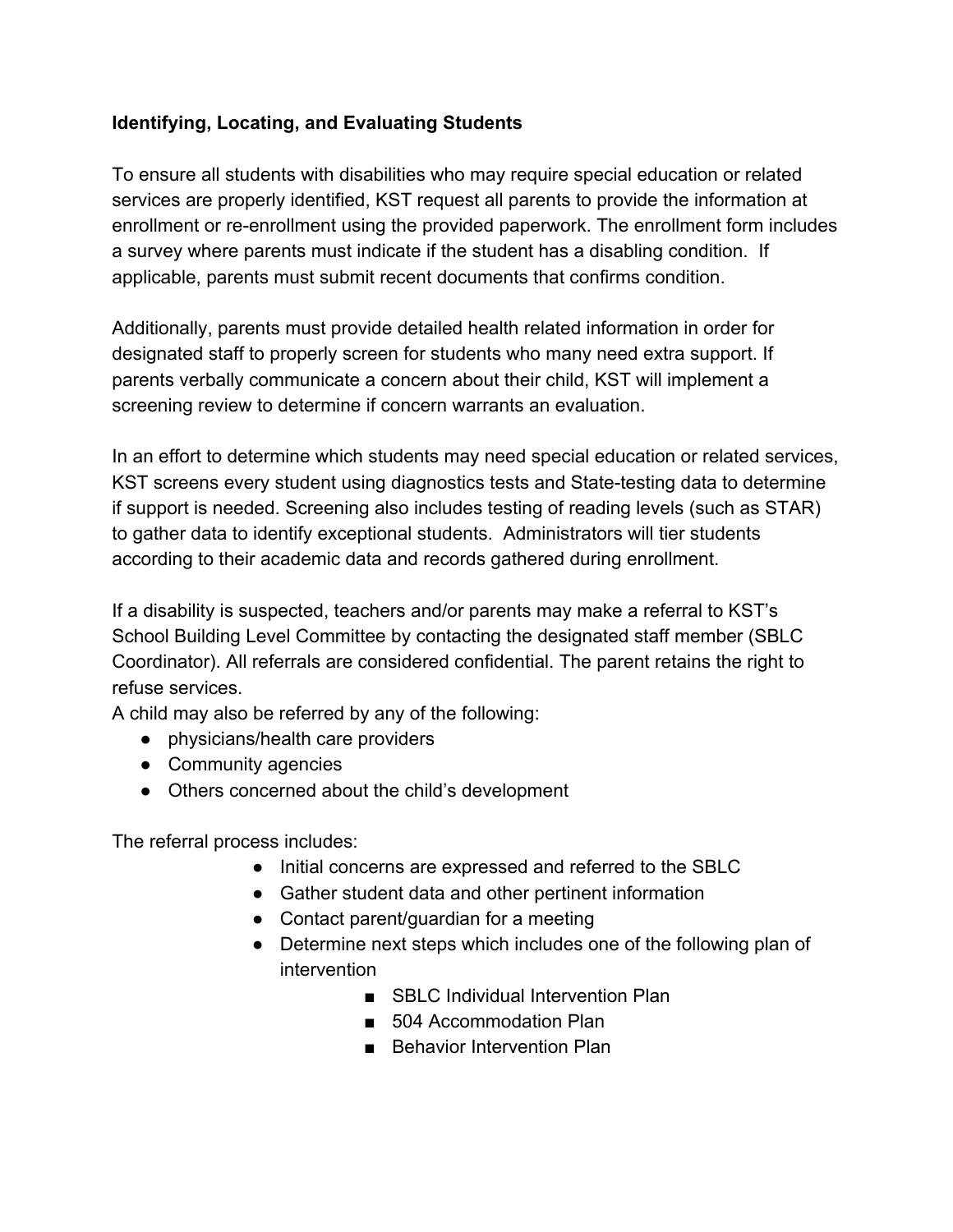#### **Response to Intervention**

To ensure the educational success of each of our students, KST utilizes a targeted and data driven response to intervention framework. Students are placed in tiers using a variety of aforementioned data points to get a big picture of their academic level. Each tier offers increasingly intensive and differentiated instructional efforts that are provided to students based on their individual needs.

Tier 1 and Tier 2 interventions are implemented and documented in the general education program by the classroom teacher and designated interventionist. Tier 2 interventions are also implemented through school programs that exist outside of the classroom.

KST provides each student with targeted English Language Arts and Mathematics instruction using computer based programs called iLit and Aleks. In additional to ELA and Math minutes, students are provided with at least 135 additional minutes for each subject. The programs are adaptive and utilize diagnostic data to determine lessons for each. students. Students are placed in small groups of 5-6 with a tutor or interventionist. This added flexibility within the general education classroom enables all staff to differentiate instruction to meet the needs of each student.

During the ELA and Math Lab times, tutors work with students, either in a group or individually. This time is designed to remediate foundational skills, learn concepts not mastered, and/or, increase academic levels for each student. The staff implement progress monitoring weekly to determine if interventions are effective. Necessary steps are taking if interventions do not work.

If a student does not achieve success through Tier 1 and Tier 2 interventions, research-based Tier 3 interventions can be implemented those students received subject support during enrichment at least two days of the week. Additional steps are taking such as: meeting with the administrators and parents to devise a plan, meeting with the school counselor, targeted advisory, where students are paired with a mentoring teacher for intensive support.

For behavioral interventions, a student can be referred for psycho-educational and/or speech diagnostics as part of RtI process. However, referral for diagnostics usually occurs after reasonable classroom interventions of sufficient duration have been carefully implemented without success, usually 6-8 weeks of data collection, and the cause of the problem is suspected to be a disability that cannot be resolved without special education services.